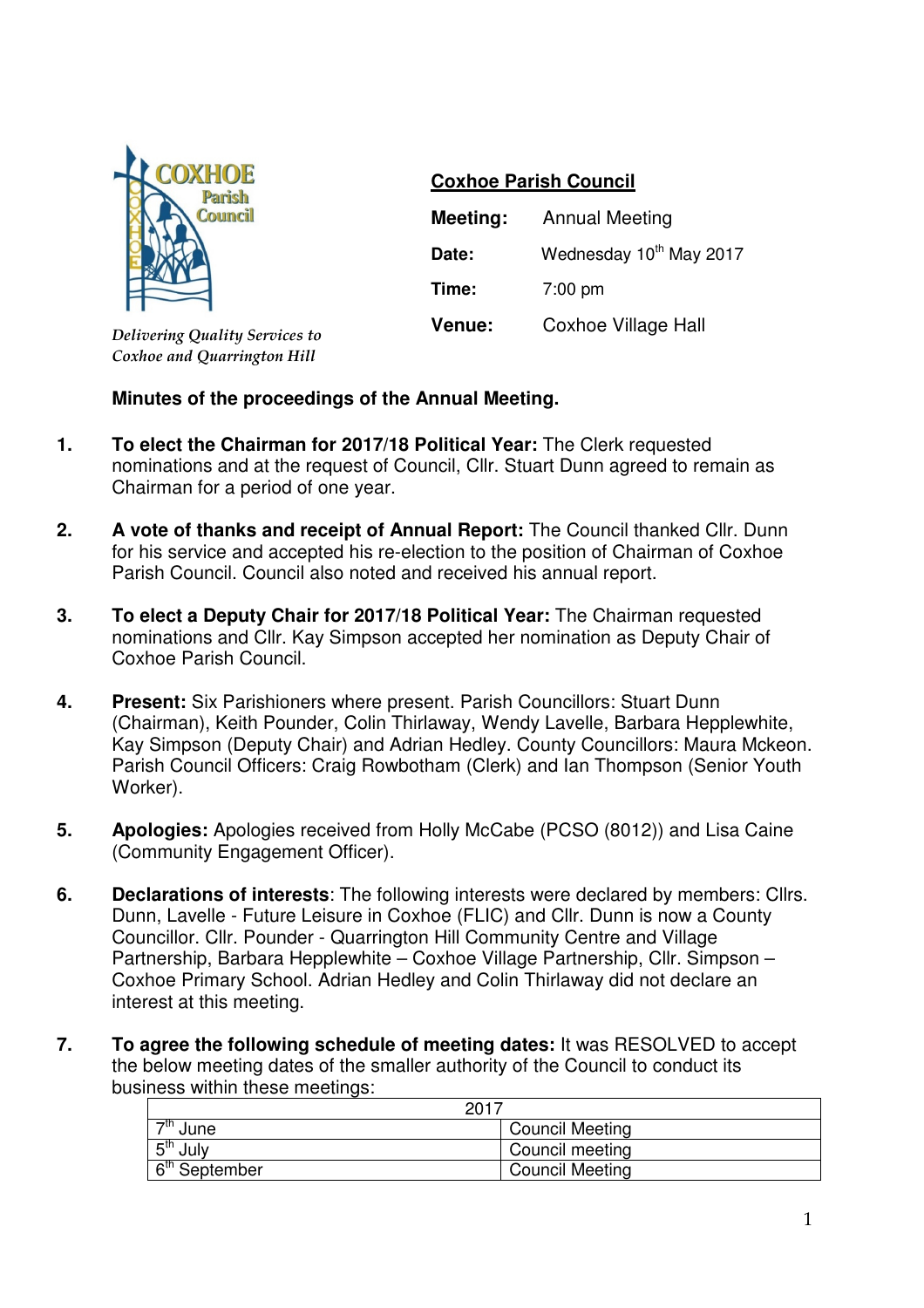| 4 <sup>th</sup> October          | <b>Council Meeting</b> |  |
|----------------------------------|------------------------|--|
| $1st$ November                   | <b>Council Meeting</b> |  |
| $6th$ December                   | <b>Council Meeting</b> |  |
| 2018                             |                        |  |
| Tuesday 9 <sup>th</sup> January  | <b>Council Meeting</b> |  |
| $7th$ February                   | <b>Council Meeting</b> |  |
| $\overline{7}^{\text{th}}$ March | <b>Council Meeting</b> |  |
| 4 <sup>th</sup> April            | <b>Council Meeting</b> |  |

- **8. Approval of Standing Orders and Financial Regulations:** After reviewing the current documents it was determined that no changes were necessary and it was RESOLVED to approve the documents.
- **9. Approval of Accounting Statements for 2016/17:** It was RESOLVED to receive and approve the document to be sent to BDO (external auditor).
- **10. Approval of Bank Reconciliation for Year Ending 31st March 2017:** It was RESOLVED to accept and approve the Bank Reconciliation. The Council noted the end of year balance of £18,834.61. It was acknowledged that Council has had to use some of its £30,000 of reserves to pay for salaries, youth services and land purchase. Monthly savings will have to be made throughout 2018/19 to meet the £30,000 reserve target. The Clerk produces a monthly performance report, which can be used by Members to identify these savings, and to achieve their end of year target. This is a report which is normally produced quarterly (according to Financial Standing Orders) will be produced monthly to facilitate effective financial decision making in line with financial regulation 4.2.
- **11. Approval of Effectiveness of Internal Control Report:** It was RESOLVED to receive and approve the report produced by the Clerk to ensure the Council has effective financial controls and systems in place to meet internal and external audit measures.
- **12. Minutes from 5th April 2017**: Minutes were accepted as a true and accurate record of the meeting.
- **13. Clerks Report**: Mr Rowbotham delivered his monthly verbal report of progress on Council's decisions. Completed actions included:
	- Enquiry of possible donation of railway gate land:
	- Enquired about wildflower planting scheme;
	- Grounds maintenance contract amended to include new land;
	- Grounds Maintenance Ad Hoc Works Front Street Coxhoe was awarded;
	- Shrub Planting Front Street Quarrington Hill was awarded (has been deferred for one month, due to resident's complaint);
	- Payment of grant to Quarrington Hill Banner Group;
	- Awarded the work to install interpretation panel at Coxhoe Village Green;
	- Gave permission for the use of the village green for the Classic Car Evening;
	- And awarded Quarrington Hill Community Association £2000.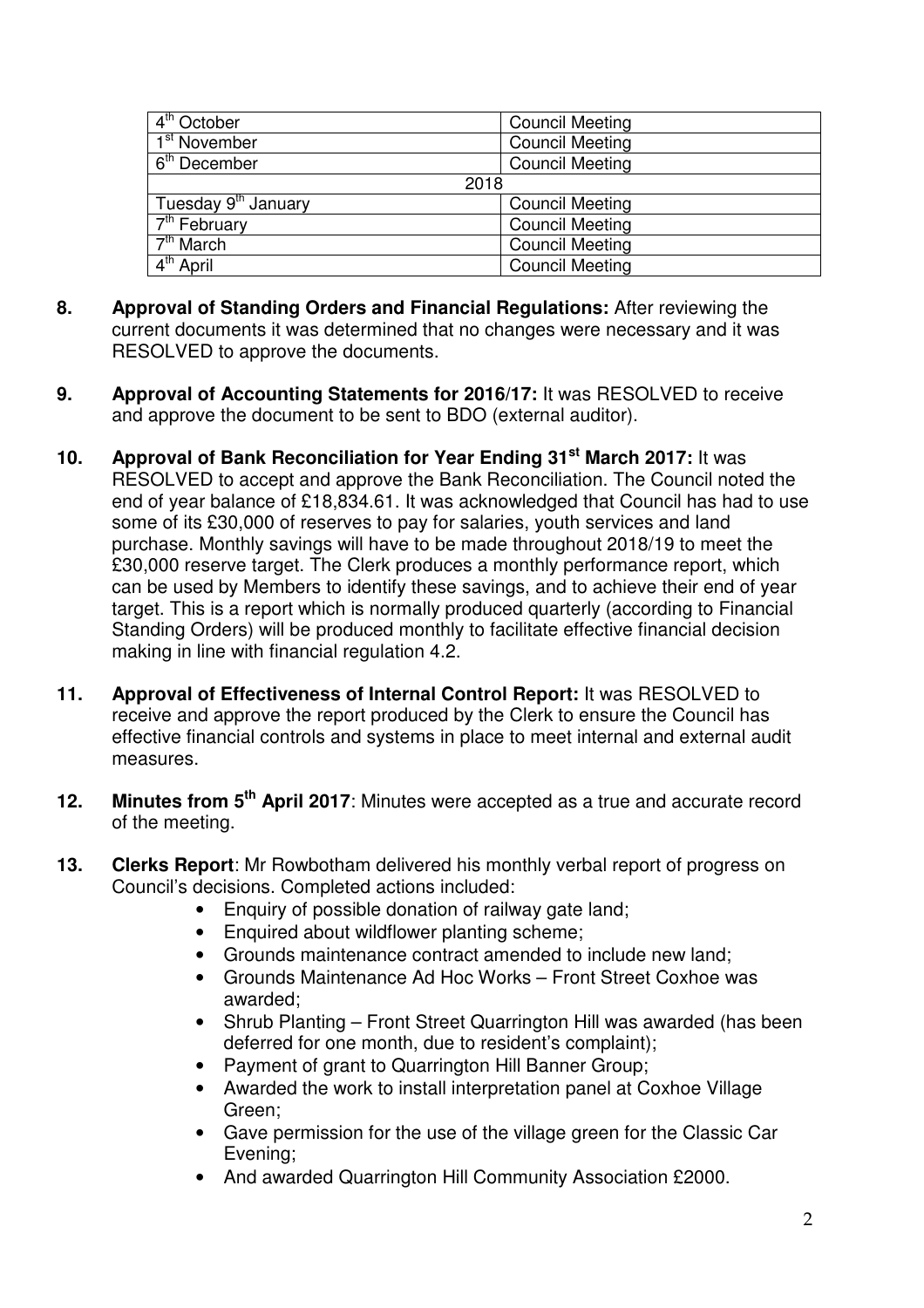- **14. Youth Workers Update**: Mr Thompson provided his update and announced that the recent changes to the sessions has made the attendance numbers more manageable. The team have now had pages on the Council's website added and have a presence on social media. Mr Thompson described that they are still struggling with attendance at Quarrington Hill sessions and is going to publicise through Facebook. Mr Thompson presented the Summer Programme of youth activities. It was RESOLVED to hold a Youth Working Group on Thursday 18<sup>th</sup> May 2017 to consider the proposal (Chairman proposed to delegate authority to this group, on this occasion, to allocate funding to run this programme).
- **15. Durham County Council Update**: County Cllr. McKeon give a verbal update that Durham County Council has to make £63 million of cuts over the next four years and has had to use reserves. The Chairman as County Councillor added to this update stating that they met with highways officers about parking restrictions and traffic light timings causing traffic issues. He also provided an update on Green and Grange Crescent proposed closure and said that Durham County Council determined after a traffic survey the area was not suffering from abuse. County Cllrs. Dunn and McKeon will be going out to consultation to determine residents' views and to determine what action to take.
- **16. Quarrington Hill Community Centre Grant Application 2017/18**: The Council RESOLVED to defer the application until the Council determines the required criteria for grant applications.
- **17. Quarrington Hill Car Park**: Cllr. Pounder raised an issue with the lack of parking in the village especially when football games are being held on a Sunday. He reported anti-social behaviour and littering. He proposed requesting that a parcel of land near the factory units would be gifted to the Council to resolve this problem. The Council RESOLVED to write to the land owner to request the ownership transfer. To contact Durham County Council to report the anti-social behaviour and littering. To contact the police architect to see if a scheme can be proposed.
- **18. Coxhoe Village Hall Car Park**: Cllr. Hepplewhite raised the longstanding issue of the Village Hall Car Park being abused by commuters. The Council RESOLVED to display restriction signs in the Car Park displaying four-hour parking restriction and the printing of letters and notices to issue to car owners to enforce the four hour stay time. It was RESOLVED to revisit discussions with the Co-operative Food Store to implement a parking scheme to join the two car parks for the use of both establishments.

## **19. Correspondence for information and action:**

- a. Flagpole Complaint: It was RESOLVED to investigate the cost implications of moving the flagpole to an alternative location.
- b. Resident's Complaint about Council Tax rise: It was RESOLVED for the Clerk to respond.
- c. Letter about St. Mary's Church Yard: It was RESOLVED for the Clerk to respond.
- d. Lay Chair of St. Mary's PCC: RESOLVED for the Clerk to respond.
- e. Patterson Dale Speed Humps: Response was noted.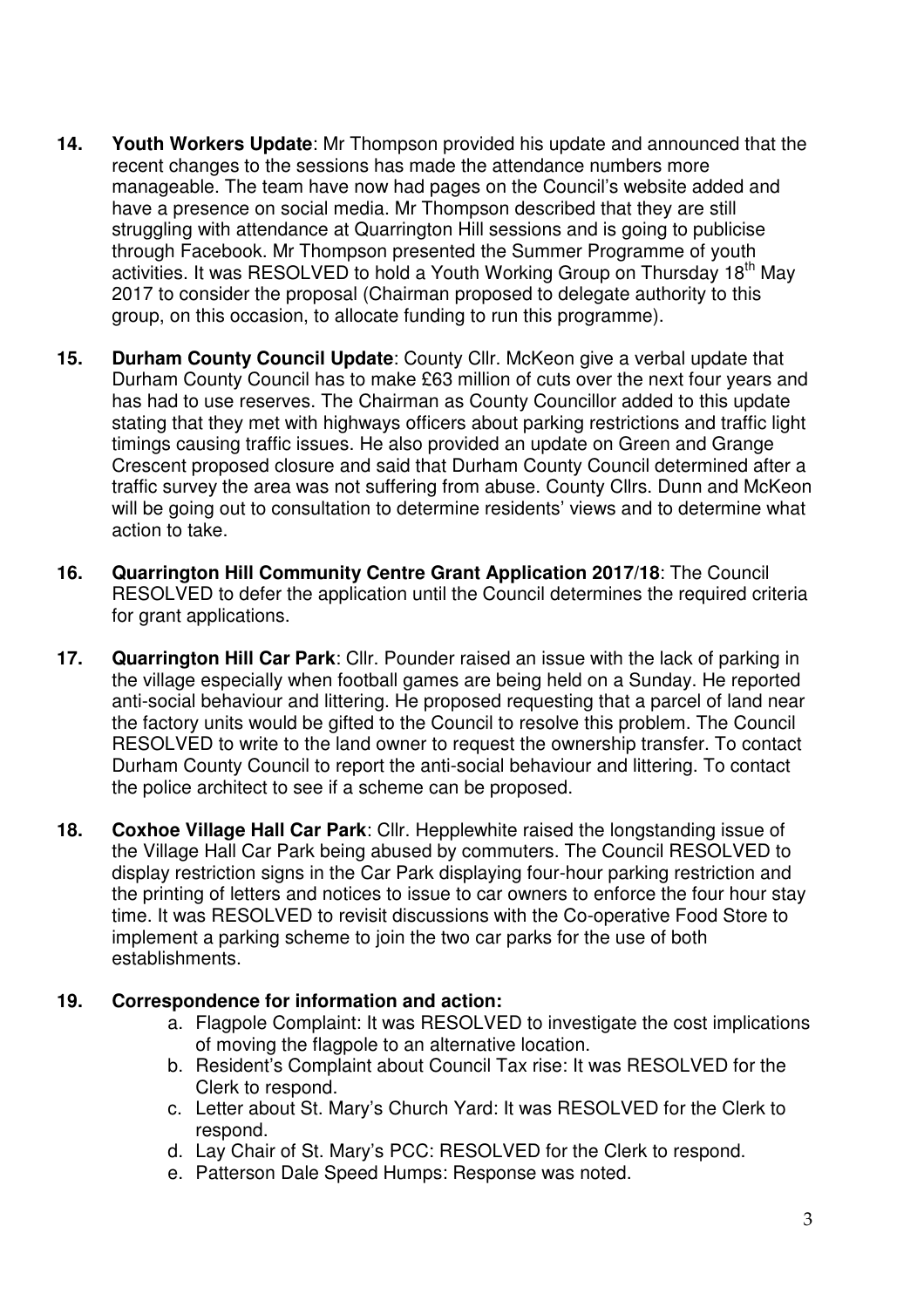- f. County Council Response to crossing issue (B6291): Council noted their response and County Cllr. Dunn said he would work on this issue.
- g. Collection of Rubbish at Bower Court: RESOLVED for Clerk to respond and to request advice from Durham County Council for the disposal and clearing of fly tipped waste on Parish Council Land.
- h. Coxhoe Community Partnership Annual Report: Was noted by Members.
- i. Quarrington Hill Community Partnership Annual Report: Was noted by Members.
- j. Quarrington Hill Village Partnership Annual Report: Was noted by Members.
- **20. Planning Application**: The Application of a first floor side extension at Belgrave Avenue, Coxhoe was considered and not contested.
- **21. Members' Reports**: No reports were given.
- **22. CDALC Correspondence**: All monthly correspondence from CDALC was noted by Members.
- **23. PP2**: No update was provided.
- **24. Neighbourhood Plan Survey**: The Council RESOLVED to note the low 4% response rate from residents (66 in total) with a clear majority of people who would prefer a tightly drawn boundary rather than a pro-development approach and a neighbourhood plan should follow. The Community Engagement Officer will be producing the Council's summary document and will be presenting the findings to Council. The Chairman gave a vote of thanks to Mr and Mrs Forster for their help in collating the data.
- **25. Community Reports**: Reports were noted by the Council. It was RESOLVED to contact Durham City Homes to request the disposal of land to install a further two sculptures at Quarrington Hill. It was recommended by Members to request reports from Coxhoe Village Hall and Kingswood Community Partnership.
- **26.** Date and time of next meeting: Wednesday  $7<sup>th</sup>$  June 2017, 6.30pm at Coxhoe Village Hall.

## **27. Exclusions of Press and Public**:

a. Staff Pay Scales Review: The Clerk presented his letter to the Council identifying a number of HR issues and anomalies. The Council considered his recommendations and has RESOLVED to request advice from Durham County Council (current SLA in place) HR Advisory Service to facilitate the review of the Council's establishment and to help the Clerk make recommendations to Members on the appropriate pay scales and how the Council should be structured.

Stuart Dunn (Chairman) ……………………………